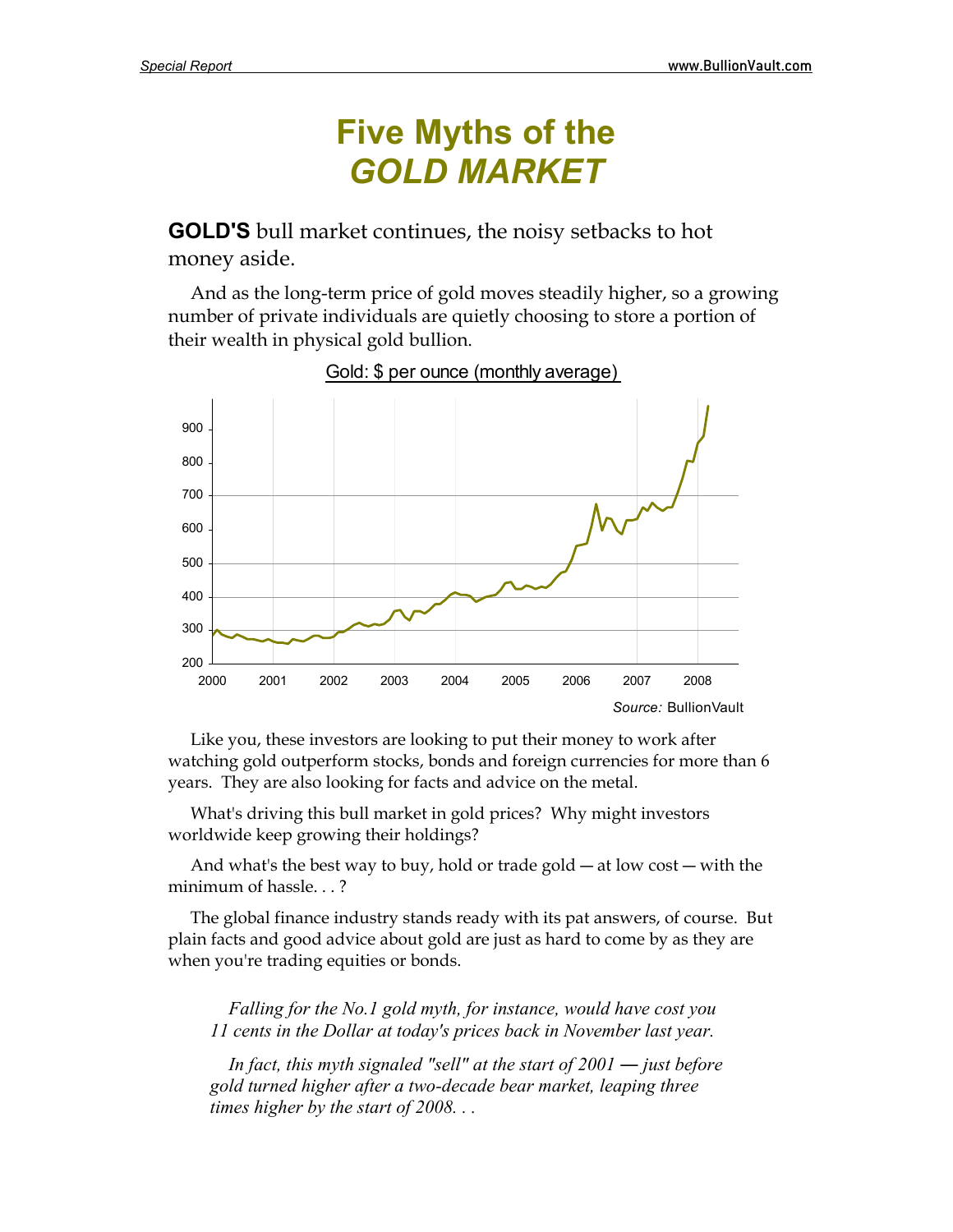## **Gold Myth #1:** *"It's all about oil"*

**LISTEN** to any pundit or metals analyst talking about the price of gold today, and chances are they'll tell you to watch oil.

 The price of crude oil, in fact, has become crucial to the bull market in gold ― or so you might think.

*"We need oil to break and hold above \$60 for gold to rise further,"* agreed the traders and dealers interviewed daily by Bloomberg at the start of 2007.

 But while oil and gold both soared to new record highs throughout last year, their shortterm movements failed to show the kind of tight correlation you might expect from watching CNBC.

 Indeed, whatever link might exist between oil and gold, it failed to hold firm during the "commodity bull" of the last half-decade or so.

 Crude oil first turned higher in 1999; gold didn't get started until 2001. Oil struggled in late 2007, while gold continued to hit new

monthly records.

 More importantly for anyone trying to time a purchase of either gold or energy plays, short-term fluctuations in the gold price have next-to-nothing to do with movements in oil. From 1983 to 2006, the average correlation between their weekly price changes was a mere 0.10.

 Yes, the link improves if you look at the three years ending Dec. '07, but it only rises to 0.42, little better than gold's link with non-US stock markets. It would be nearer 1.00 if gold really was "all about oil".

### Gold doesn't track base metals either

 Fact is, the correlation between gold and oil varies wildly, falling to precisely zero during the first three months of 2007 as Philip Walker

noted for the highly-rated GFMS consultancy.

 Compare gold with base metals, and it's the same story. Even though the correlation of gold with copper, zinc, nickel, aluminum and the rest

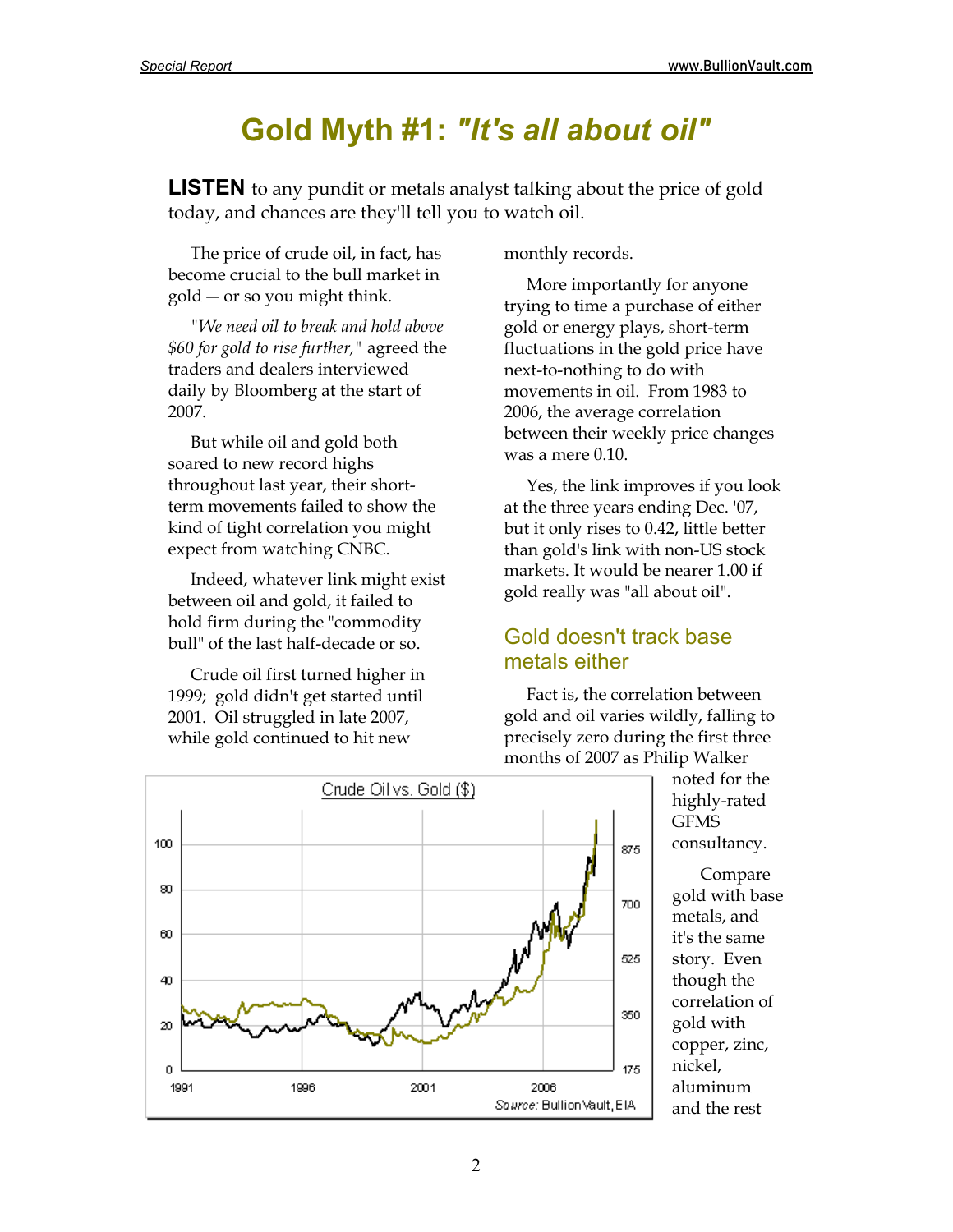has been nearly twice as great since the early '80s as gold's link with oil, it remains low ― below 0.20 on average. Of course, both the oil and base-metal correlations vary over time. Late in 2007 they ranged well above the historic norms. The runaway gold bull market of the

1970s also saw oil soar to record highs, too. But what correlation there is  $-$  just 0.10 long term, suggesting a causal link of just 1% according to the principles of statistical analysis ― still says other factors are more important than oil alone.

*Gold is much more than a mere proxy for energy prices — and if you want to hedge yourself against oil prices, then oil is what you should buy.* 

 *Pundits who tell you otherwise make the classic mistake of confusing recent events for a law of nature. But there's plenty more mis-information in the gold market, however. . .* 

# **Your Free Gram of Zurich Gold**

**SECURING** your wealth in **gold bullion** needn't be hard today. Nor does it need to prove expensive.

[BullionVault](http://www.bullionvault.com/) lets you buy or sell as little as one gram of **investment-grade gold** right up to 600 ounces or more —free from the hassle of taking delivery. Your gold is then stored in specialist **high-security vaults**, as safe as it could be anywhere on earth, for **just 0.12% per year** with insurance included.

*PLUS you'll also enjoy:* 

 Instant dealing with **no risk** of default Prove your **outright ownership**, every day, with the unique [Daily Audit](http://www.bullionvault.com/audit.do)  Full access **24 hours** a day, **7 days** a week **Dealing fees** of 0.8% falling rapidly to **0.1% and below** Store your gold in your choice of **New York**, **London** or **Zurich**, Switzerland Trade in **Dollars**, **Sterling** or **Euros**

 The online [gold market](http://www.bullionvault.com/gold_market.do) order board also lets you **set your own price**, too. You can leave a "limit order" in the market to catch a dip—or sell on a spike—up to 5% away from the current spot price.

*WHY NOT find out how simple BullionVault is for yourself today?* You already own a complimentary gram of investment-grade bullion. It's part of a 400-ounce Good [Delivery](http://www.bullionvault.com/help/?FAQs/FAQs_whyBV.html) bar sitting deep inside a secure vault beneath the streets of Zurich.

 To **trade it now**, simply log into<www.BullionVault.com>with the username and password you chose when you registered. Go to **Account**, click **Balance**, and you're ready to trade. . .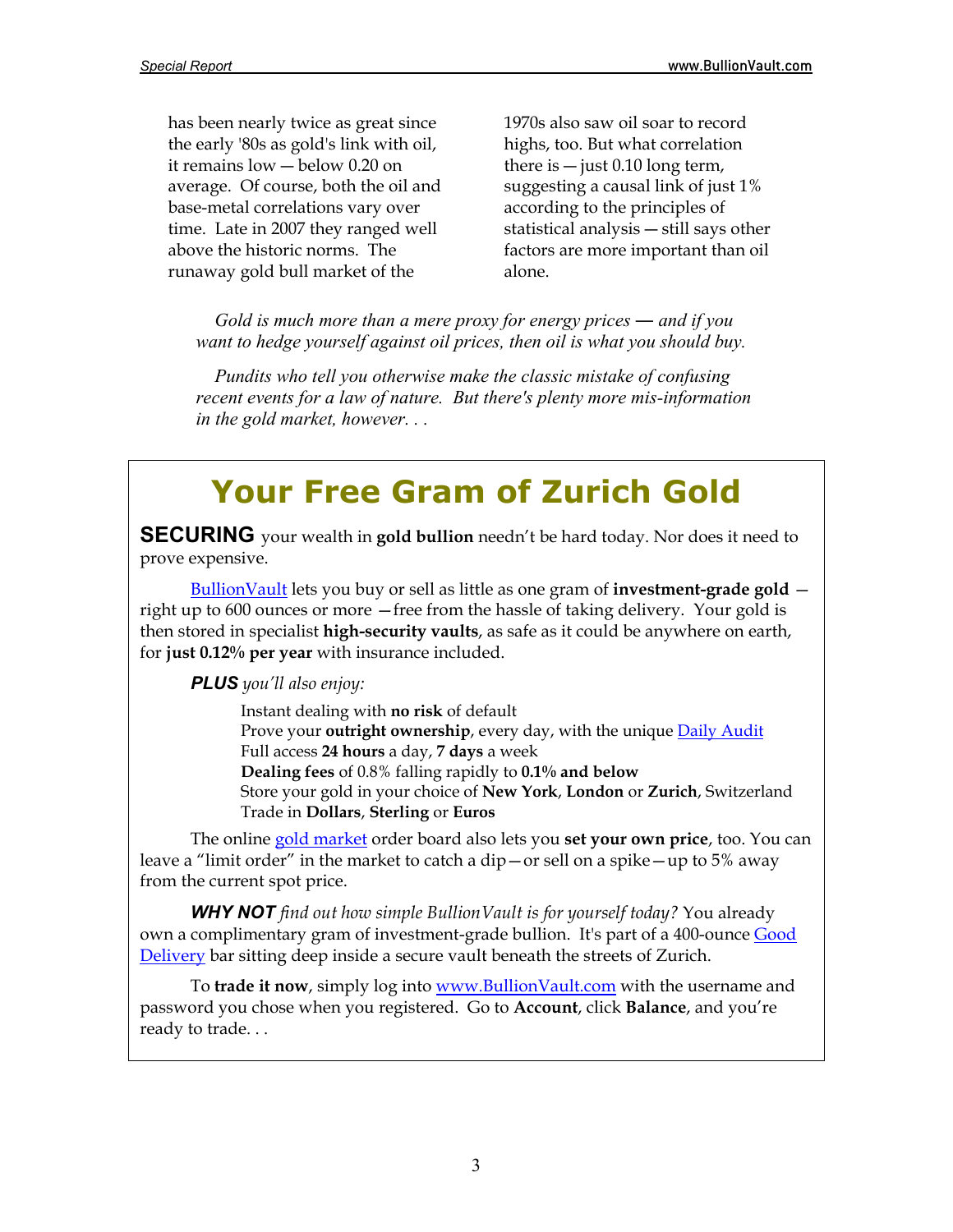## **Gold Myth #2:** *"It's all about the Dollar"*

**ALONG** with crude oil, orange juice and small-nation economies, gold has been priced in Dollars ever since Great Britain stopped being so great.

 The Pound Sterling lost its crown as the king of world currencies, and the US Dollar became the world's premier measure of globally-traded assets ― including gold bullion.

 But that doesn't stop gold from holding value for British, Japanese or Canadian investors, of course. Nor has it stopped the metal rising dramatically against all major currencies over the last half-decade.

 You wouldn't know it, however, from reading "professional" analysis of how the gold market moves.

- *"Gold rising in other currencies is usually seen as a bullish sign,"* according to a Reuters report. Rising gold prices, in other words, lead to higher gold prices!
- *"Gold in Japanese Yen and Euro terms are leading/confirming the onset of potentially more substantial upside,"* according to an analyst at Barclays Capital in London. Yet gold has been rising versus all paper currencies for more than three years now, with the Swiss Franc and Japanese Yen sliding fastest against the metal in 2007.
- *"The Dollar [today] posted losses against major rivals,"* said another market update recently, *"thereby increasing demand for gold."*

 That word ― *"thereby"* ― is lazier than a Sunday afternoon asleep on the sofa!

 But such throwaway comments do more harm than simply making contestants on reality TV shows look smart. They also demote gold to

merely the inverse of Dollar strength.

 Priced in Dollars, gold will of course display a perfectly negative correlation with Dollars priced in gold. Yet too many financial journalists take this idiot's truism to be a valuable insight.

### Gold beats all currencies since 2001

 In reality, gold's gains versus the Dollar have far outstripped the Dollar's losses against all other major currencies since 2001. Look at what the trade-weighted Dollar Index is telling us, for instance.

 There was a time when this basket of Euros, Yen, Sterling and the nine other major currencies figuring in US trade deals really did mirror the Dollar price of gold. "The daily closes of the US Dollar Index and gold had an utterly massive negative correlation of -0.956 up until Q2 2005," as Adam Hamilton notes for Zealllc.com.

 "Squaring a correlation gives an rsquare value," he goes on, "which statisticians use to explore potential causation. Gold and the dollar ran a stellar r-square of 91.4%!"

 But this relationship broke down nearly two years ago, and the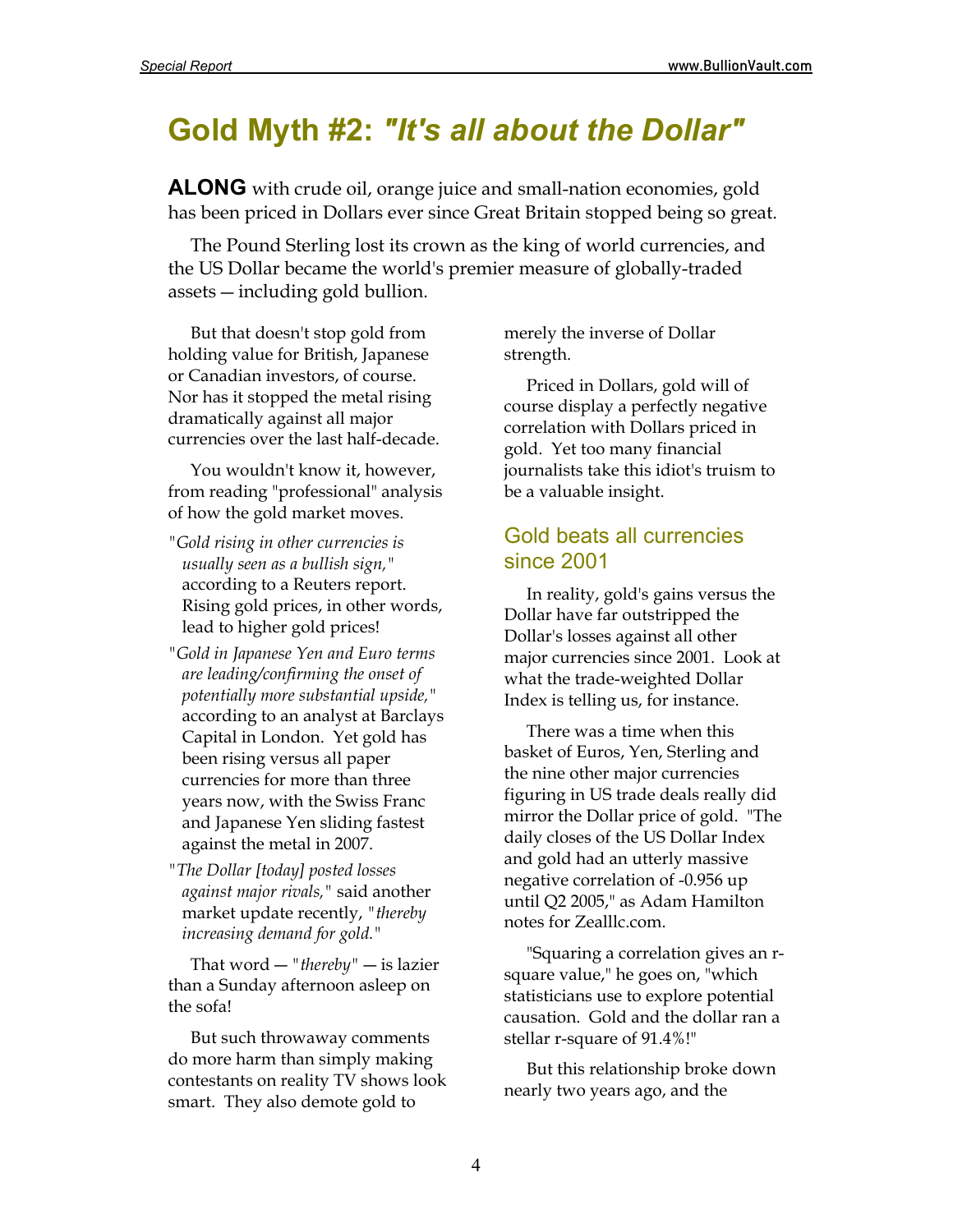

correlation sank to -0.40 as the gold price for European, Japanese, British, Canadian, Australian and Indian investors also doubled or more in terms of their local currencies.

 In short, "the old Dollar-weakgold-strong thesis is no longer valid," says Hamilton. And the truth is, that thesis never got chance to grow very old in the first place.

## The ultimate hedge against *ALL* currency risk

 During the 20 years between 1982 and 2002, the average correlation linking weekly gold prices and weekly moves in the Dollar Index ran to just -0.31. Gold then switched for a brief period to mirroring the Dollar's fast-fading fortunes on the currency markets more closely. But since the spring of

2005, it's been back to business as usual. And the upshot for investors like you? During the current bull market in gold so far, a US citizen looking to protect himself against the decline of the

Dollar would have made *three times as much* profit holding gold instead of Euros. More importantly still, his swiftest gains came when the Dollar held steady or only slipped a little against its major rivals.

 In other words, a bearish view of the greenback would have been best-rewarded by adding gold to your portfolio. But gold is about much more than the Euro-Dollar exchange rate. It acts as "a global currency" as Anthony S.Fell, chairman of RBC Capital Markets in Toronto puts it, "the only one that is freely tradable and unencumbered by vast quantities of sovereign debt and prior obligations."

 No matter where you earn or hold your money today, your capital gains would have been greater in gold over the last 5 years than in any major world currency.

 *Pure gold bullion can also offer you security against falling stock and bond markets, too. But again, not quite in the way most people expect...*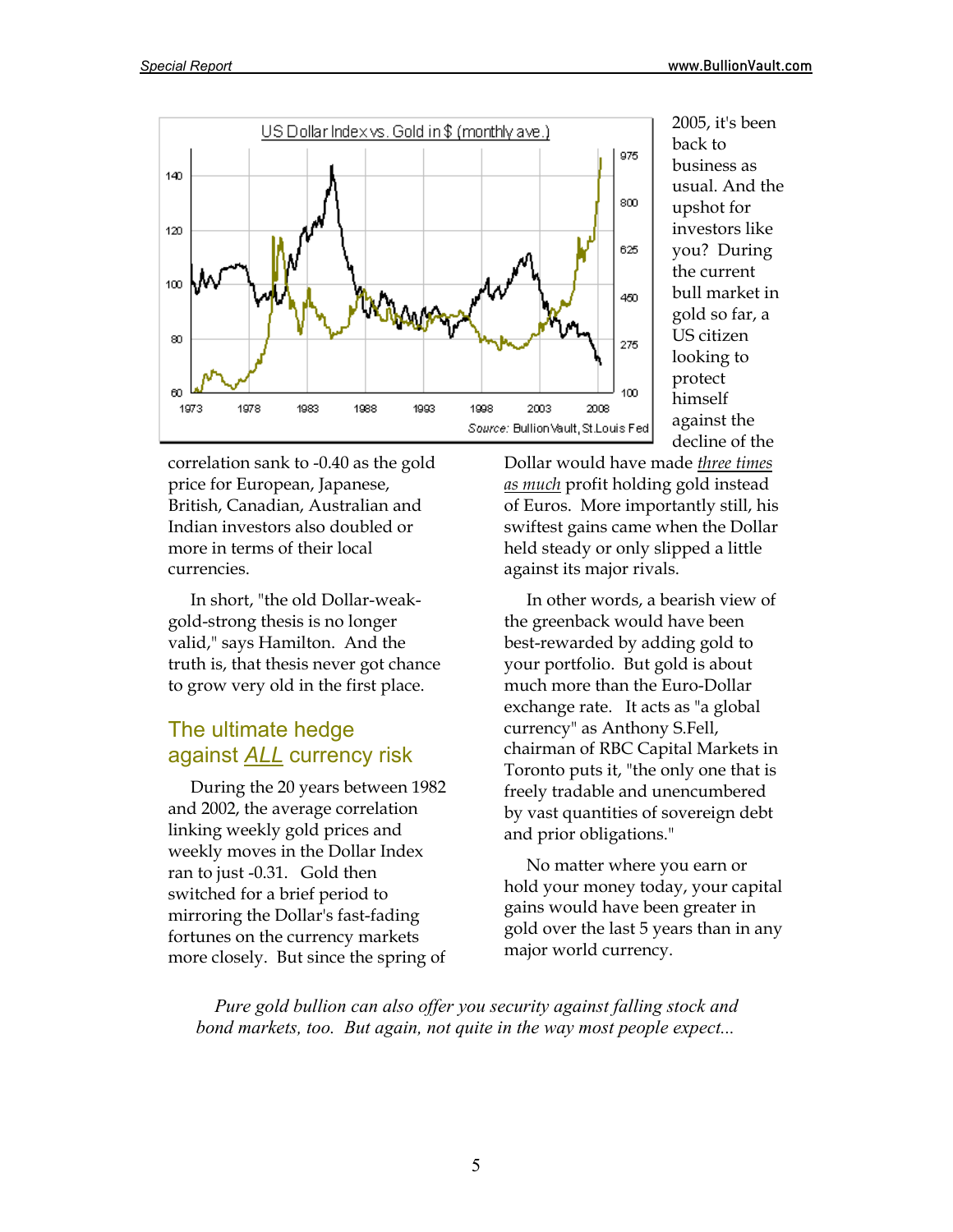## **Gold Myth #3:** *"Gold goes up when everything else goes down"*

**DURING** the sudden slump in world equity markets at the start of March 2007 ― and again in August '07 ― "gold failed to be a safe haven, and it failed quite badly," as one analyst put it.

 In fact, the metal dropped more than 8% inside two weeks last spring. The S&P, meanwhile, lost less than 5%.

 "Gold [was] caught in the same flight from risk as the emerging market share prices," says Matthew Turner, an analyst from the Virtual Metals consultancy. But isn't gold supposed to offer a risk-free haven of safety in times of trouble?

 From the Russian invasion of Afghanistan in 1980 to the terrorist attacks of 9/11 . . . Black Monday in Oct. '87 to the hedge-fund collapse of LTCM nine years later . . . what's bad for stocks and bonds is good for gold ― right? That's why gold investors deserve their "ghoulish"

tag. They simply can't wait for Armageddon to hit, because they'll get rich ― just in time to get fried!

 Yet detailed research shows that, over a 30-year period, there was on average no correlation between the weekly returns on gold and the weekly returns on stocks.

 Not positive or negative. Simply none ― or as near as damn it.

### Gold versus stocks: The lesson of history

 "This conclusion is consistent with previous research covering more recent, shorter time periods," says Katharine Pulvermacher, author of this research on behalf of



the World Gold Council. Week-toweek changes in equity prices have no impact on gold.

 So you're sure to be disappointed if you want the metal to bail you out when the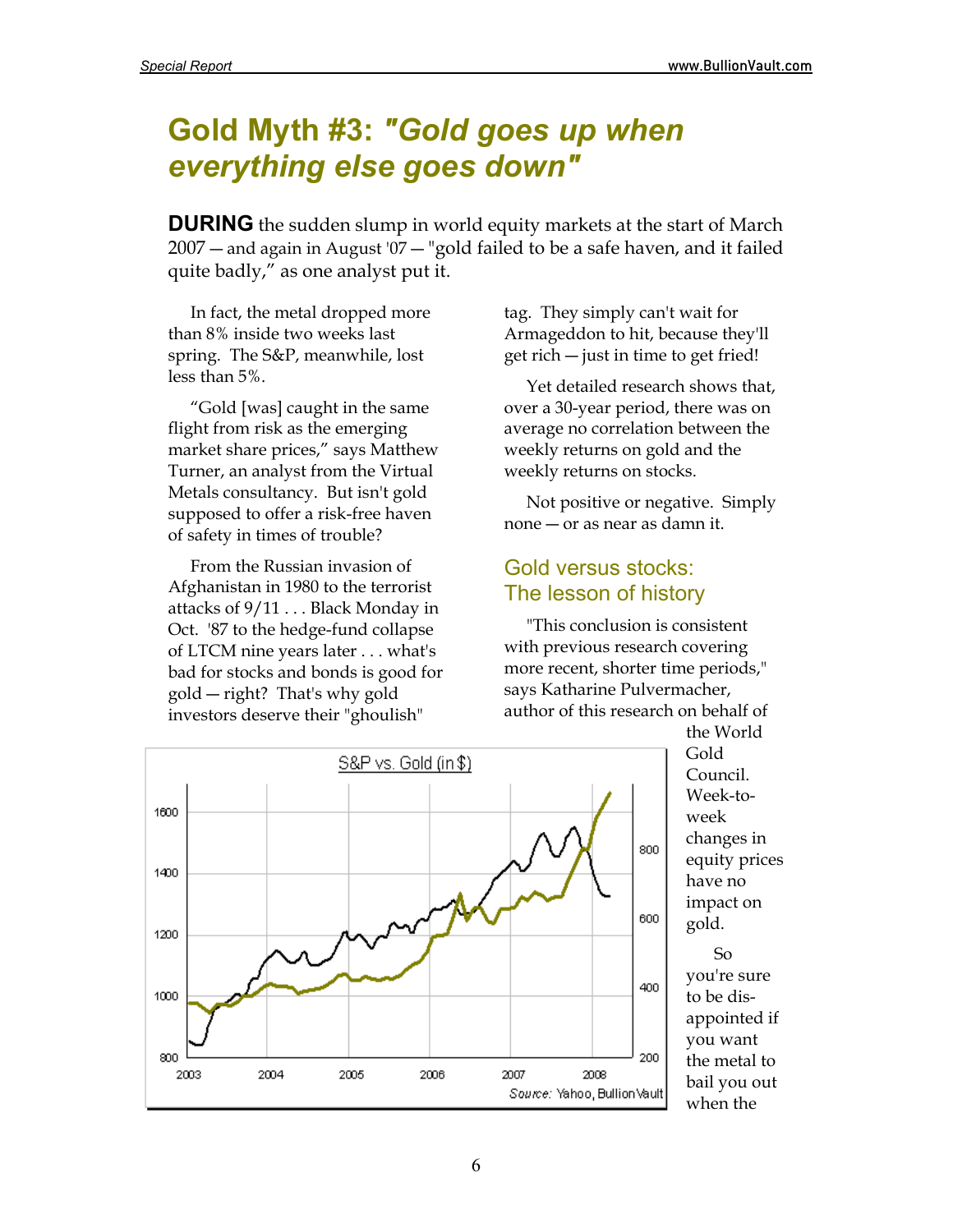stock market takes a dive. But what about longer term? Glance at the last four decades of data, and you'll find that gold really can move in opposition to paper securities ― but only if you bide your time.

 Between 1994 and 2000, back when "irrational exuberance" ruled on Wall Street, gold prices sank on average by 7.6% year-on-year. An equal mix of US equities and bonds, on the other hand, would have given you 10.7% returns annually on average.

 Where should your money have been in the mid to late '90s? Not in gold, that's for sure! But this longer term relationship cuts both ways.

 Between 1970 and 1980 ― the last decade of runaway inflation in the developed world ― stocks and bonds lost 1.6% per year on average. Whereas gold's annual gains, meantime, averaged 19.9% – and this very same pattern of gold up, stocks down returned at the start of the 21st century, too. Between New Year's Eve 1999 and the start of 2003, the S&P averaged a loss of 15% per

year. Gold, on the other hand, returned more than 7.9% year-onyear.

 In short, says history, gold prices rise when stocks keep on sliding. It most often falls when equity markets keep rising. As you can see, this link between gold and the S&P held solid for six years running from Jan. '97.

 But then something changed. Stock markets and gold starting moving higher together. "2003 provided an exception to the rule that gold prices tend to vary inversely with those of financial assets," as John Hathaway put it for Tocqueville Asset Management at the time. Yet 2004 then proved an exception to the rule too ― as did 2005, 2006, and the first half of 2007.

Until the global banking crisis began in August 2007, in fact, the gold price only served to beg the question more urgently still.

 Whatever happened to gold as a safe haven?

 *Grinding losses in stocks and bonds during the '70s drove investors to seek safety in gold. They fled into bullion once again as the Tech Crash wore on at the start of this decade.*

 *Now gold is rising once more as the Dow, FTSE, Nikkei and Dax all tick lower. But the price action from 2003 to 2007 ― when gold rose together with stocks ― says something else is going on, too.* 

 *So we need to step back, and take a look at what's happening to the value of money itself. . .*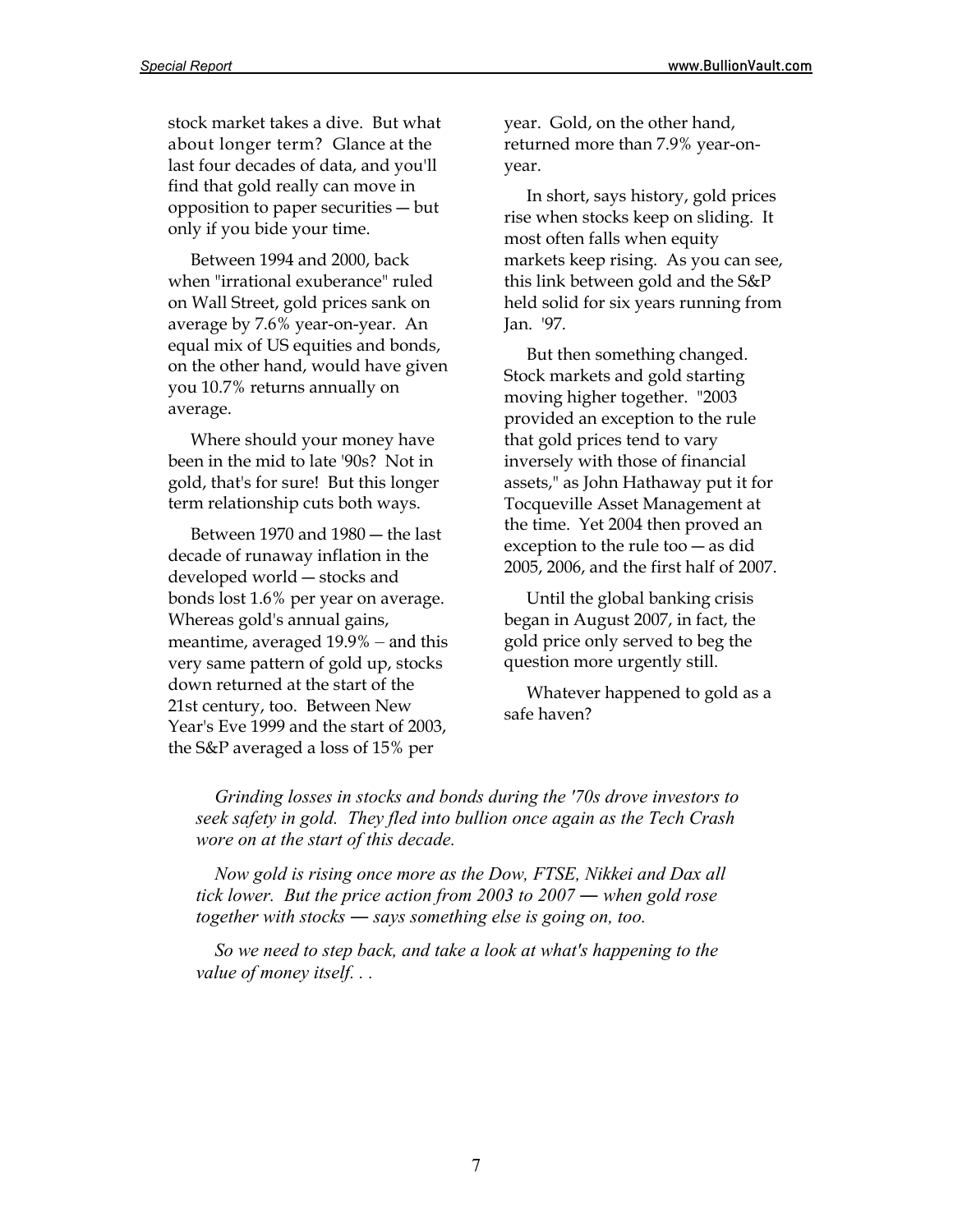## **Gold Myth #4:** *"Gold is the perfect hedge against inflation"*

**The 1970s** didn't just curse the developed world with cheap German wine and the Bay City Rollers.

That decade gave us soaring inflation, too.

 Gold's stellar run up to \$850 per ounce also came in the '70s. So gold, therefore, must deliver its strongest returns when the cost of living shoots higher. Right?

 Wrong. "In the long run, stocks have thrashed gold as great longterm hedges against inflation," says Jeremy Siegel, professor of finance at Wharton University, Pennsylvania.

 In short, the common opinion of gold is wildly amiss.

### How gold dropped 15% in 25 years

 Just look at the last quarter century. Consumer prices in the United States, even on Washington's own data, have doubled since 1982. Gold simply failed to keep pace. In fact, it dropped 15% of its purchasing power over that time.

 At its lowest point, back in 2001, gold's loss of purchasing power for US investors reached beyond 75%. The broad S&P index, on the other hand, stood more than eleven times higher, even as the Tech Crash pushed US equities into a nosedive.

 How can we square this fact with gold's huge returns in the inflationary '70s?

 "Well," you might guess, "perhaps gold only responds to rapid inflation ― the nasty kind we got 30 years ago, rather than the 'mild' case our money has suffered ever since?"

 But again, you'd be wrong. Between 1980 and '81, consumer price inflation in the US destroyed 17 cents of the Dollar's purchasing power, a severe depreciation by any reckoning. Yet the Dollar price of gold dropped 40% during that same period.

 Look further back ― even to when physical gold stored in government vaults underpinned the Dollar, just as it underpinned all major currencies ― and you'll find that gold almost always made a poor hedge against rising prices.

 In the mid-70s, Professor Roy Jastram of the University of California at Berkeley found that gold failed to keep pace with the cost of living during seven inflations in Britain. His data ran across more than three centuries. In the United States, Jastram identified six inflationary periods between 1808 and 1976. They saw the purchasing power of gold fall by more than onefifth on average!

 Only the final period in Jastram's study ― beginning in 1951 ― saw the metal gain value. It continued to gain purchasing power for the next 30 years. By the end of 1980, the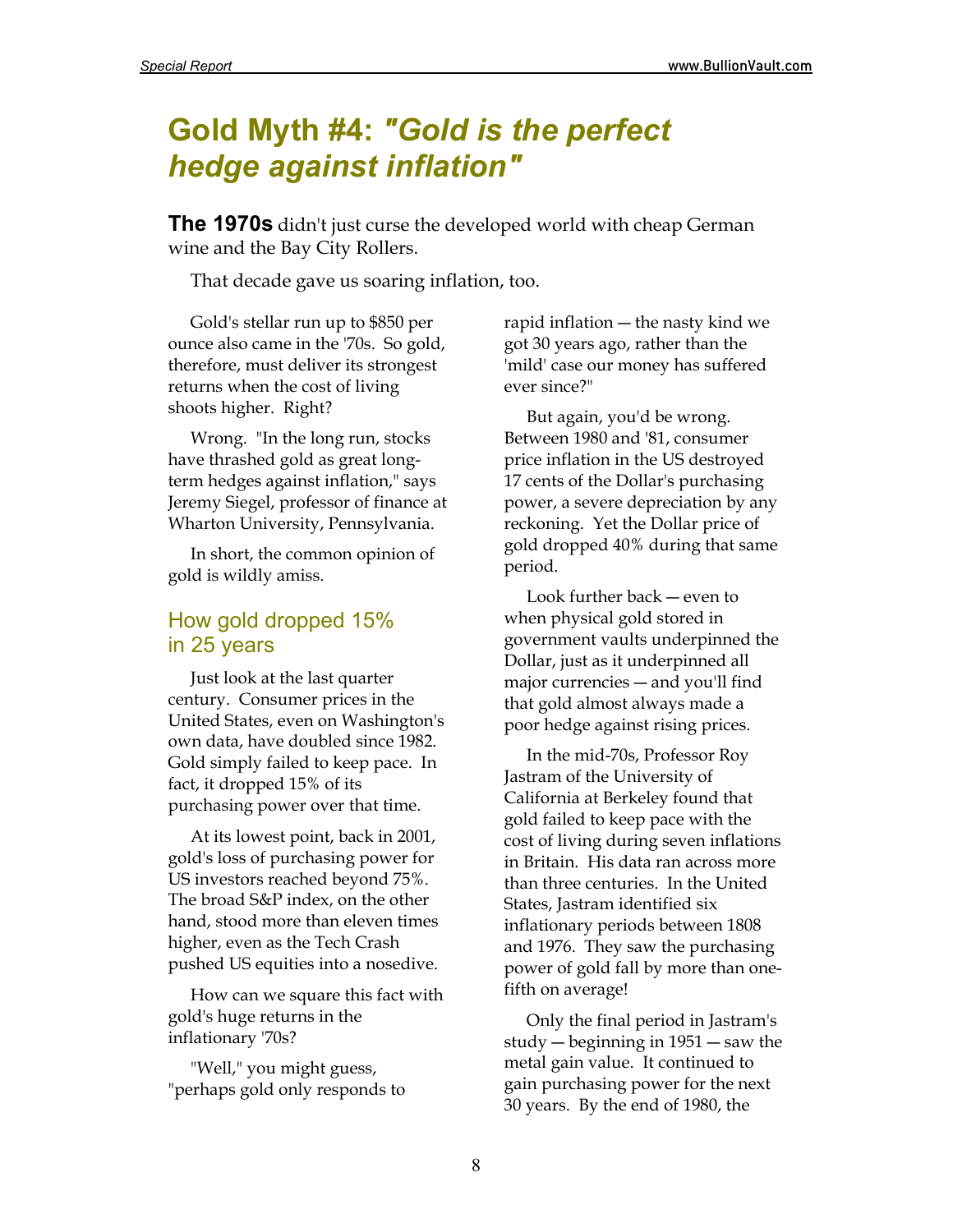

average annual price of gold had risen more than 17 times over. The US Dollar, on the other hand, had lost two-thirds of its value.

 But right from that top in the gold price of \$850 per ounce in Jan. 1980, it was downhill for the next twenty years. How come?

## The end of one golden bull market. . .

 What changed at the start of the '80s? In two words, Paul Volcker. The famously tall chairman of the US Federal Reserve tackled inflation by raising Dollar interest rates to nearly 20%.

 Volcker's strong medicine took nearly two years to slow the rate of inflation. But it killed the gold price almost instantly.

 "There was a kind of great speculative pressure," as Volcker has since said in an interview; at one of the policy meetings he chaired in late 1979, the Fed noted how "speculative activity" in the gold market was spilling into other

commodities; an official at the US Treasury called the gold rush "a symptom of growing concern about world-wide inflation."

 What to do? Inflation and gold were both pointing higher ― and

the grinding decline of the Dollar was to blame for both trends. High interest rates, thought Volcker, would reward cash savers and prop up the currency. Killing the great gold speculation proved a memorable side-effect of the Fed's new "strong Dollar" policy.

 By April 1980, the real rate of Fed interest ― paid above and beyond inflation ― hit its highest level in seven years; gold meantime dropped more than one-third of its price. After 12 months of beating inflation, the real returns paid on the Dollar cut the gold price in half.

 Indeed, during Volcker's eightyear reign at the Fed, real Dollar interest rates averaged 4.38% ― more than twice the real returns averaged by his successor, Alan Greenspan.

 And compared to those risk-free rewards, gold just couldn't compete.

 Gold pays you no interest. Indeed, gold costs you to hold it ― either by rolling forward contracts in the futures market to maintain a paper position, or through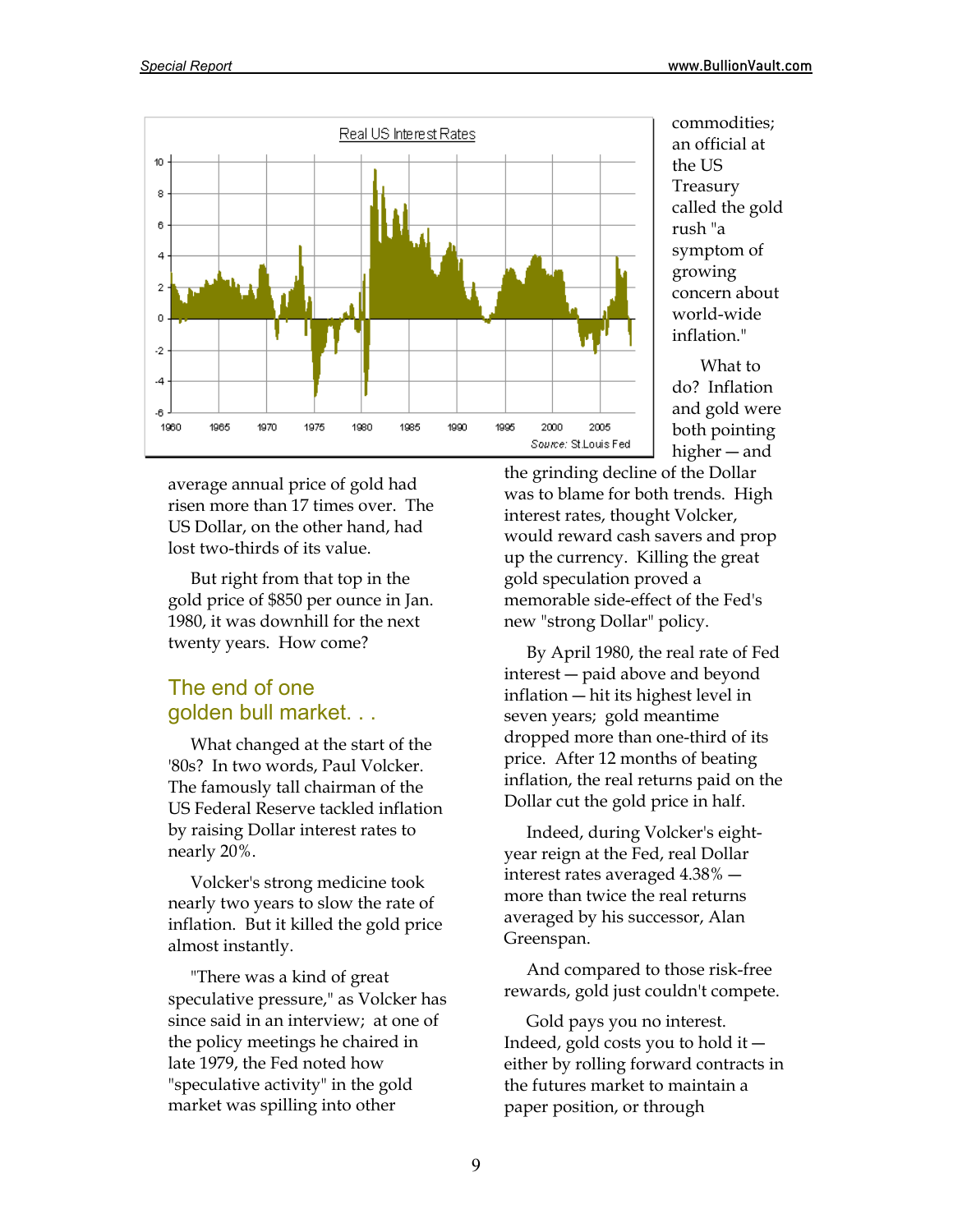expensive storage and insurance fees on physical bullion.

 Yes, these costs can now be vanishingly small if you invest in gold through BullionVault. Buy investment-grade bullion stored in London, New York or Zurich today, and you'll pay down to just 0.12% per year for ultra-safe storage with insurance included. That's less than one-third the cost of holding an exchange-traded trust fund such as StreetTracks GLD.

 But even using BullionVault's simple, low cost and highly secure gold ownership

|         | Average 10-  | Total change |
|---------|--------------|--------------|
|         | year US bond | in gold over |
|         | yields after | period (%)   |
|         | inflation    |              |
| 1970-80 | 0.41%        | + 1837       |
| 1980-90 | 5.03 %       | 40           |
| 1990-00 | 3.57 %       | 31           |
| 2000-08 | 1.83 %       | 212          |
|         |              |              |

so far as well. And when money becomes a losing asset, people everywhere begin turning to

service, you

 *Source:* St.Louis Fed, WGC (monthly data)

still can't turn gold into a fixedincome asset like cash in the bank or a Treasury note. Gold will always be a losing asset next to cash– unless inflation overtakes interest rates.

### . . .and the start of the next bull market in gold

 In short, inflation *does* create the right situation for gold to go higher ― but only if interest rates lag. When the real returns paid to cash savers and bond investors starts to shrink, people choose to own gold instead.

 Right now ― as you'll know from the returns paid on your own cash savings ― real returns on government bonds across the world stand near multi-year lows. British gilts are paying less than zero after tax and inflation. US Treasury bonds also yield less than nothing.

elsewhere.

gold ― a proven store of value across more than 3,000 years of history.

Add to this the lesson we saw in *Myth #4* ― that "years of low return on risk capital go with years of high returns on gold," as John Dizard puts it in the *Financial Times* ― and the fact is that people buy gold when they can't bear further losses

 Those losses might come in cash, bonds, real estate or stocks. Holding cash regularly destroyed wealth during the '70s. It has destroyed US savings during a third of this decade

### Why gold is rising today

 This is just what's happening today. The real rate of interest paid on the Dollar ― the gap between CPI inflation and the US Fed Funds rate ― has averaged only 0.47% since the start of 2000. Gold has more than doubled in price.

 In the United Kingdom, the same story. Measured against the Retail Price Index, real UK interest rates went negative during the second half of the 1970s; the purchasing power of gold rose by 86% inside five years.

 Since the year 2000, real UK interest rates have now paid less than half their average of the 1980s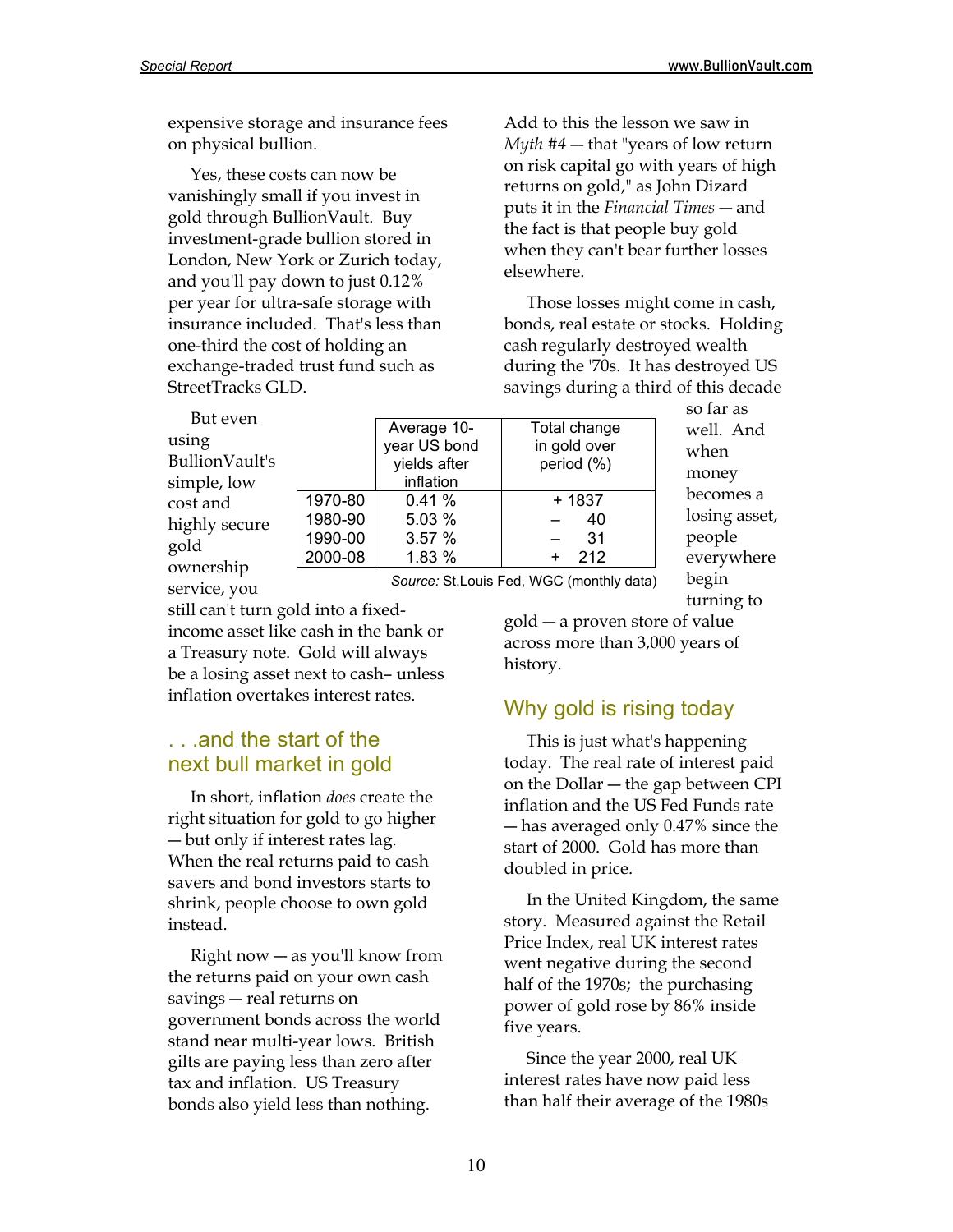and '90s ― and gold has nearly trebled against Sterling.

 Remember, the gains in gold of the last seven years have come despite official inflation rates staying low. That's very different from the bell-bottomed '70s. The true common factor has been low bond yields and interest *after inflation*.

### Gold offers you refuge when cash ceases to pay

 Ask yourself this: Will the real rate of return paid by the Fed turn sharply higher soon? The gold market doesn't buy it. Nor do bond investors. Five- and ten-year bond yields in the US point to even lower interest rates from here. So too do UK gilt yields and German bunds.

 As the sub-prime mortgage disaster continues to destroy wealth for even prime real-estate debtors as banks refuse to lend for fear of taking on yet more bad loans,

Federal Reserve interest rates are set to fall further still ― rather than rise to double digits ― no matter what happens to the cost of living.

 The current Fed chairman, Ben Bernanke, has always promised as much. A famous scholar of the Great Depression, he's on record as saying that the Federal Reserve was to blame for that "calamity" during the 1930s. And the lesson he takes from history ― matched by what happened to Japan during the "Lost Decade" of the 1990s ― is that "asset price crashes have done sustained damage" only when central banks failed to cut interest rates fast enough to keep speculators fed with cheap cash.

 Gold might not beat inflation, but Ben Bernanke is not Paul Volcker. And all this while, real rates of interest in China, Japan, Europe and the UK sit close to ― or below ― zero.

 *History says gold is now set to become the No.1 choice for protecting private wealth once again. Putting a portion of your savings into bullion could also protect you against grinding losses in stocks and bonds, as well as the slow decline of purchasing power amongst all major world currencies.* 

*Ready to buy gold? There's only one question left — how to do it ...*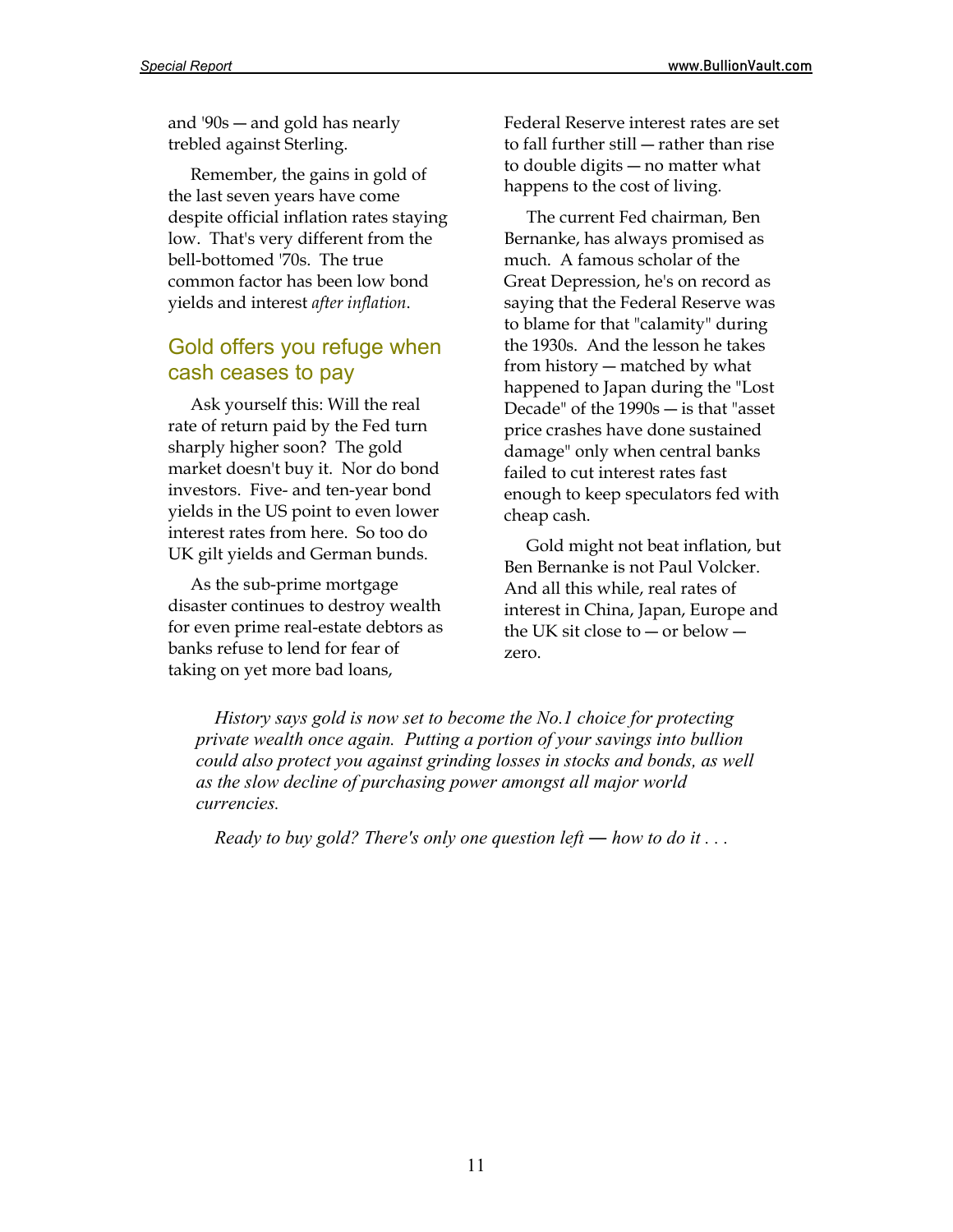## **Gold Myth #5:** *"You can buy gold through your stock broker"*

**YOU** might think it simple enough.

Buy gold. Hold it, securely. Then sell it — for full value — at a time of your choosing.

 Gold itself, after all, couldn't be simpler. Sitting at No.79 in the Periodic Table, this mere lump of metal makes no forecasts. It's never hosted a quarterly earnings call or issued executive stock options.

 Nor can it ever slip into default; gold doesn't owe anything to anyone.

 But look at the huge range of gold-related investments on offer today, however, and you'll soon find that buying and selling gold is a long way from simple.

 Only the world's very wealthiest investors, it seems, can own gold outright without incurring huge fees.

- *Certificates and "pool" programs* promise to make gold easy ― yet they charge more in annual storage fees than mutual funds charge for active stock selection;
- *Coins and bars* you can hold in your hand ― but only if you're willing to pay huge dealing spreads and high insurance or safety-deposit fees each month;
- *Futures and options* let you gear up your investment ― but also gear up your losses and margin calls on gut-wrenching volatility;
- *Exchange-traded funds* claim to trade like a stock ― but rely on complex trust deeds to "track"

gold instead of giving you straightforward gold ownership.

 So many ways to buy gold ― and so many ways to pay more than you need to get less than you want!

 You can either own gold. . .or you can avoid high charges. You cannot do both.

 With some products, in fact, you cannot do either ― the very worst of both worlds for would-be gold investors!

## High cost, high complexity

 One bullion fund, for instance, offers an "alternative" for investors wanting the protections that gold can deliver. This alternative holds bullion in trust, leaving its clients short of actual gold ownership.

 It then bills up to 5% sales commission ― plus a 3% penalty if you leave inside six months. There's a further 1.25% annual management fee on top, and you need to risk \$2,500 just to open the door.

 What about buying gold through your bank? You'll pay dearly to own "allocated" gold in your name alone. But the alternative ― socalled "unallocated" gold ― means lending the gold to your bank.

 Your loss of property rights would be fully exposed if your bank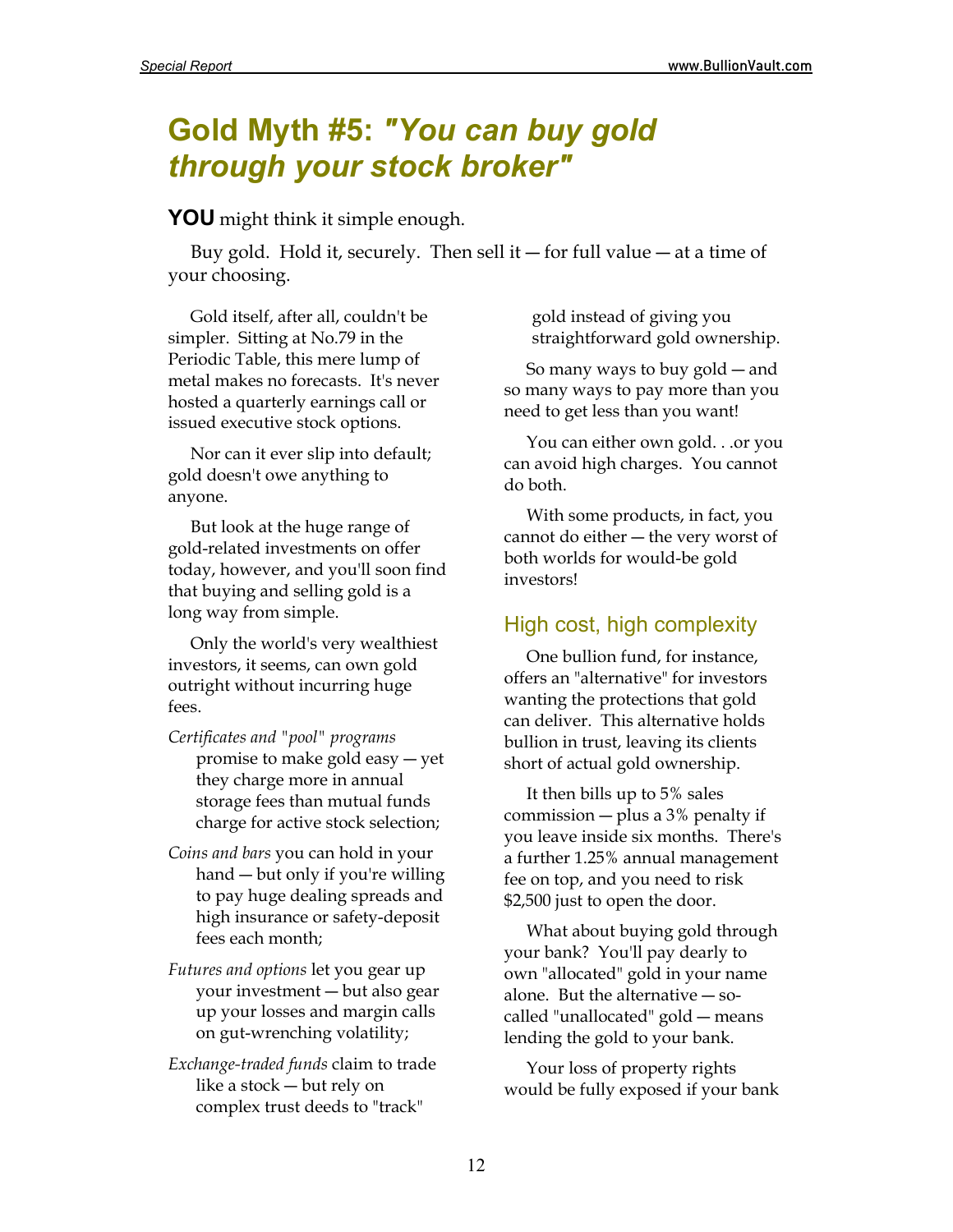suffered a crisis and needed to sell assets to cover its debts. Yet that's just the kind of financial shock that most gold investors want to insure against!

 How about gold futures or options? Leveraging your stake 20 times over can sound attractive. But rolling each quarterly contract forwards would then cost at least one-sixth of your outlay each year.

 You'll most likely face huge margin calls, too. Twenty times gearing cuts both ways in volatile markets ― and gold has been twice as volatile as US equities during the last year.

### Gold Coins: A lesson for Doomsday from India

 Right at the other end of gold's "complexity spectrum", what could be simpler than a handful of metal? Stash gold coins or small bars under your bed, and you could save money skipping insurance fees, too.

 But keeping gold in your home still carries a price tag. Gold dealers on Main Street charge very wide spreads. In the US and Europe, expect to pay between 4% and 7% on both purchase and sale. For rarer, collectible coins, don't be surprised to get only "melt" value ― the raw spot price of gold ― when you come to sell.

 Few gold investors realize it, but this problem of wide-dealing spreads would be sure to grow worse during an economic or social collapse ― key scenarios that many gold-coin owners hope to defend against. Ignore the extra risks to your personal safety for a moment;

anyone looking to trade gold handto-hand amid a "melt up" in prices would get nothing like full value ― right at the moment they expect and need it most.

 Look at the gold market in India, for instance. As in China, rural India doesn't yet have a formal banking system. Lacking cash savings accounts, people use small gold bars and chunky jewelry to store their wealth for the future.

 But the only way to then access this wealth is by selling to a local jeweler (exporting scrap gold is illegal in India) ― and Indian gold owners typically lose 10-15% of their sale price in fees.

 Strong local demand, in short ― plus a very active market ― doesn't stop gold dealers from exploiting their monopoly position.

### Paper Gold: Five hidden risks in gold ETFs

 A change came to India in early 2007, when Mumbai followed Wall Street and London in launching "paper gold" products. Now Indian citizens can buy and sell exchangetraded gold funds through their stock broker.

 India's new "gold ETFs" are modeled on the trusts run in the US and Europe by StreetTracks, LyxOr and iShares. They charge higher fees, but the underlying offer is just the same ― and it creates just the same hidden risks for would-be gold buyers, too.

#### **#1. Promises, Promises**

Exchange-traded gold funds aim to "track" the spot price of gold ― and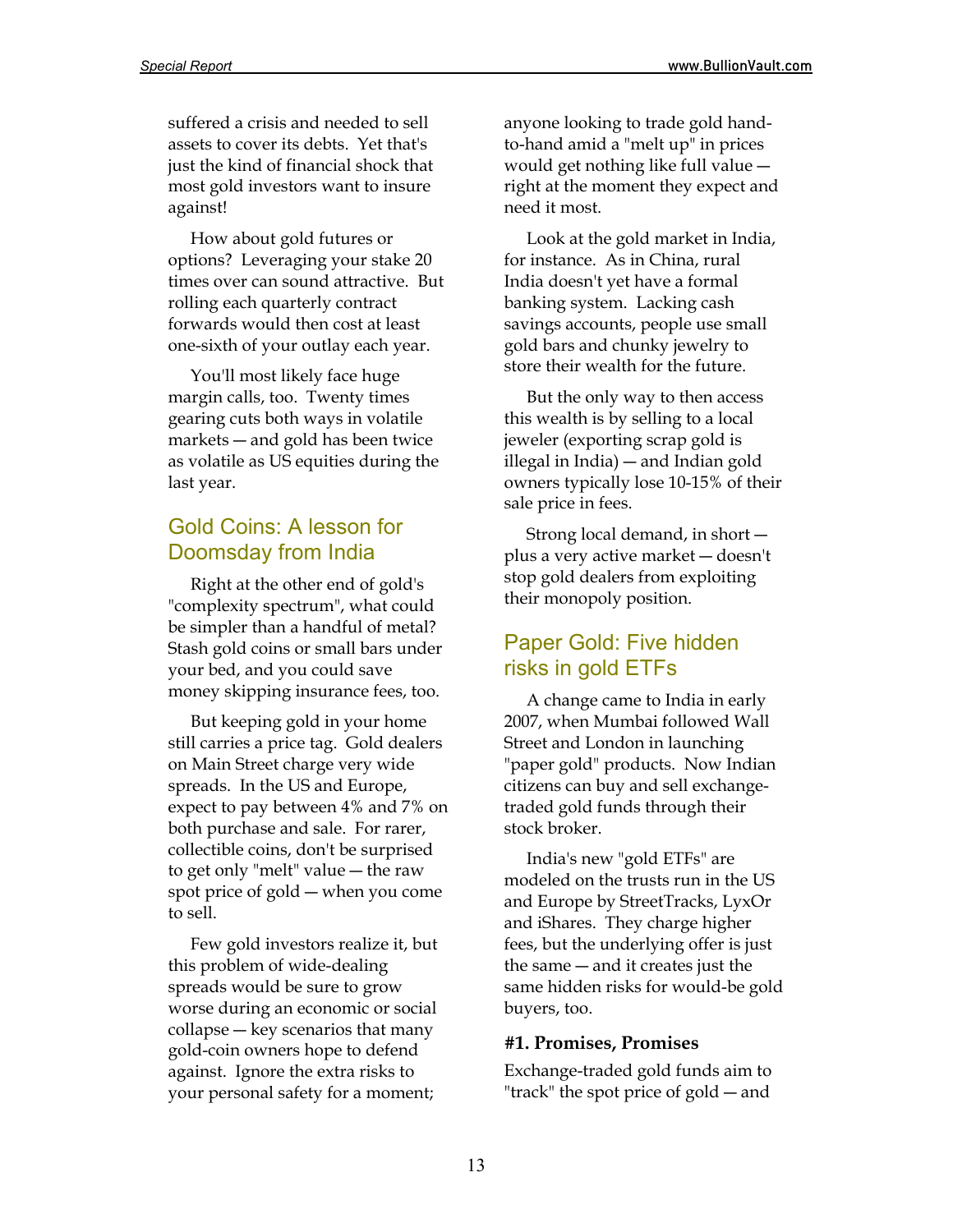so far, that's just what they've done. But the ETFs only give you "indirect access to the gold bullion market" as one of the US funds puts it. These trusts do not give you gold ownership.

 "Whatever their promises to pay, they are only paper," as Neil Collins wrote in London's *Daily Telegraph* when the UK's first trust-based gold fund was launched. "[And] as governments have discovered over the centuries, printing is so much easier than finding gold to pay the bills."

 Why accept just a "promise to pay" when you simply want to own gold instead?

#### **#2. Restricted Dealing**

The professional gold market operates 24 hours a day, five days a week. But you can only deal ETFs during your local stock market hours. Missing two-thirds of the trading day could cost you dear when you're timing your purchase and sale.

 Big moves of 1-2% regularly occur during the Asian and early London sessions. So far this year, much of the action has begun 90 minutes before Wall Street opened for business.

#### **#3. No Choice of Location**

The major US and European gold ETFs all store their bullion in bank vaults near London, England. But what if you'd like your gold closer to home ― say, in New York ― or further offshore in Zurich?

[BullionVault.com](http://www.bullionvault.com/) offers you just this flexibility of choice in all three locations ― the three major centers

of the world's 24-hour gold market. (As it happens, our customers have chosen to store 27 times as much gold in Zurich as they do in New  $York. . .)$ 

#### **#4. Currency Conversion**

The gold ETFs carry a potentially huge but hidden cost for non-US investors. They also keep US gold traders locked into the world's worst-performing major currency between deals, too.

 Why? Because just like gold bullion itself, the main gold ETF shares are priced in Dollars. So they require a foreign currency exchange both on purchase and sale for non-US buyers. Be sure to ask your broker for his forex rates if "paper gold" really is what you want, but don't expect to get anything like best-market prices.

BullionVault on the other hand offers full two-way markets in the world's three leading currencies ― Dollars, Euros and Pounds Sterling ― with no currency conversion fees to increase your fees. This unique feature also lets US investors take profits in Euros or Pounds, ready to buy back again when the market next dips.

### **#5. Shrinking Net Value**

This last problem is little-reported, but the major gold ETFs could face a serious glitch in the next year or two.

 You see, they all charge 0.4% per year to cover storage, insurance and administration fees ― more than three times the standard storage fees at BullionVault. But the real problem is not the expense. The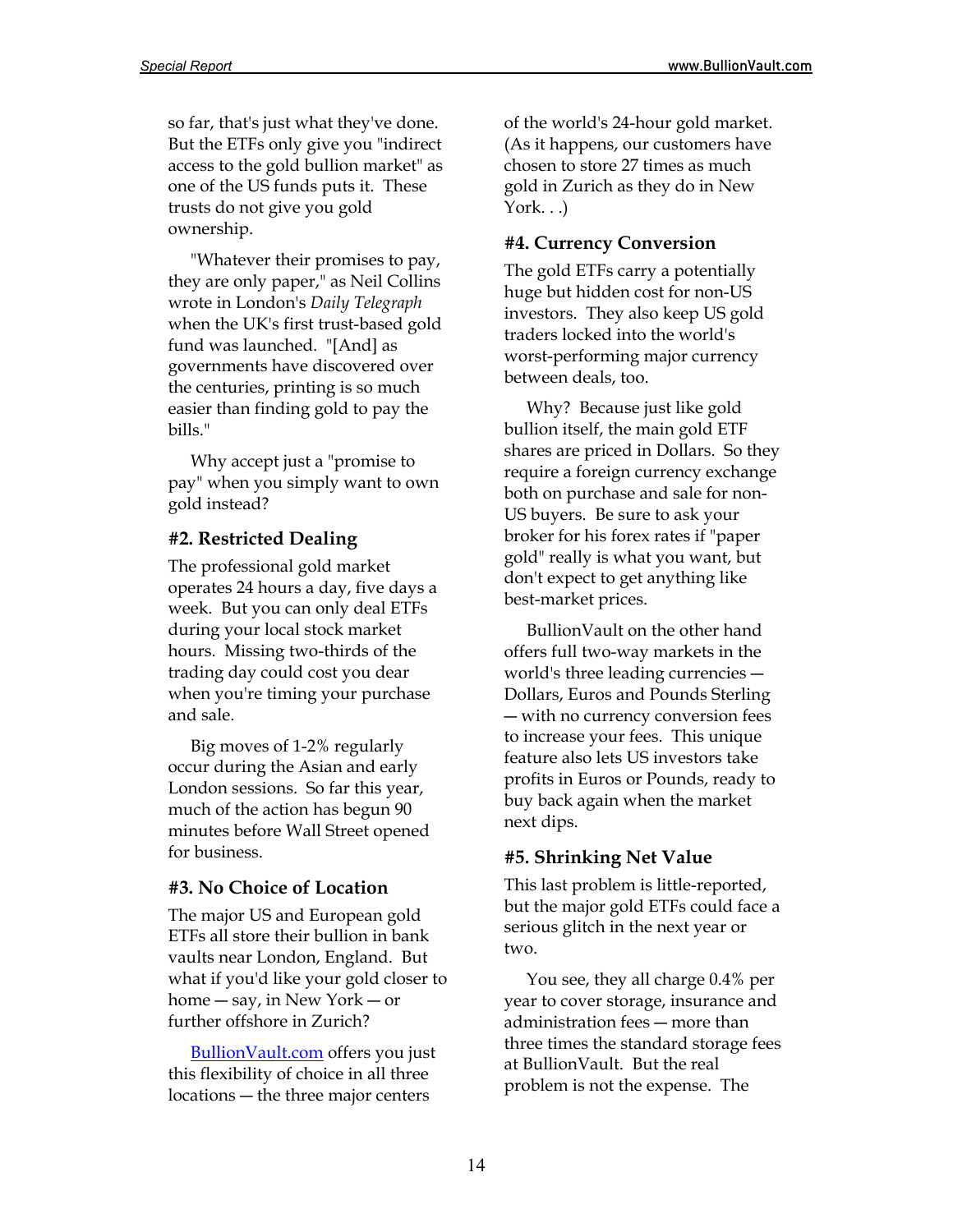glitch comes thanks to the way this charge is billed.

 The funds deduct their annual storage fees from the gold backing each ETF share. This keeps things simple, at least in the short term. But while the value of gold backing each ETF share shrinks, the title on each share stays the same. It still says, most usually, that the shares are entitled to one-tenth of an ounce ― even though they are not.

 Over time, this gap only grows wider. . . and wider. The first exchange-traded gold fund to launch ― Australia's GOLD share ― began life in mid-2003. Back then each share was fully matched by one-tenth of an ounce. Today however, after almost five years of shrinkage, each share represents less than 9.85% of an ounce.

 You might not think the difference matters too much. The loss is little more than 1.5% after all. And the annual storage fees have to be paid one way or the other.

 But in two to three years' time, those same ETF stocks will open up a gap between "title" and real net value of more than 2.0%. . . and then nearer 3.0% per share.

 Will the stock market care? For as long as no one minds paying \$920 for just \$901 of trust-fund gold shares, then no. But the gold ETF companies know it could cause problems. That's why, in May 2005, Gold Bullion Securities ― sponsor of the gold ETF programs ― said it may consolidate the trusts every three or four years.

 Consolidation will mean repricing the shares, and the longer

the wait, the greater that re-pricing will be. But the stock market, however, may choose to "consolidate" the gold ETFs before then.

 Market anomalies rarely exist for too long. What might happen if the price of these trust-based products no longer squares with the spotprice of gold? What will become of these "one tenth" certificates if the market values them one or two per cent cheaper?

 Wouldn't it just be simpler if you could own gold bullion ― outright, in your name ― rather than through a complex trust deed that risks such distortion?

### The tightest spreads, the lowest fees

 Gold traders working in the professional market don't put up with trust deeds, of course. Nor do they suffer shrinkage, restricted dealing hours, fat commissions, wide spreads, high storage fees or the risk of consolidation.

 Until recently, private investors were locked out of this market. You had to be "ultra high net worth" to join the world's gold dealers, refineries, government agencies and bullion banks in creating the spot price of gold ― rather than trying to chase it.

 And even then you had to devote \$4 million to bullion, just to open the door!

 You see, this exclusive club only deals in what are known as "*Good Delivery*" bars. Weighing around 400 troy ounces and warranted to be 99.95% pure gold or better, one *Good*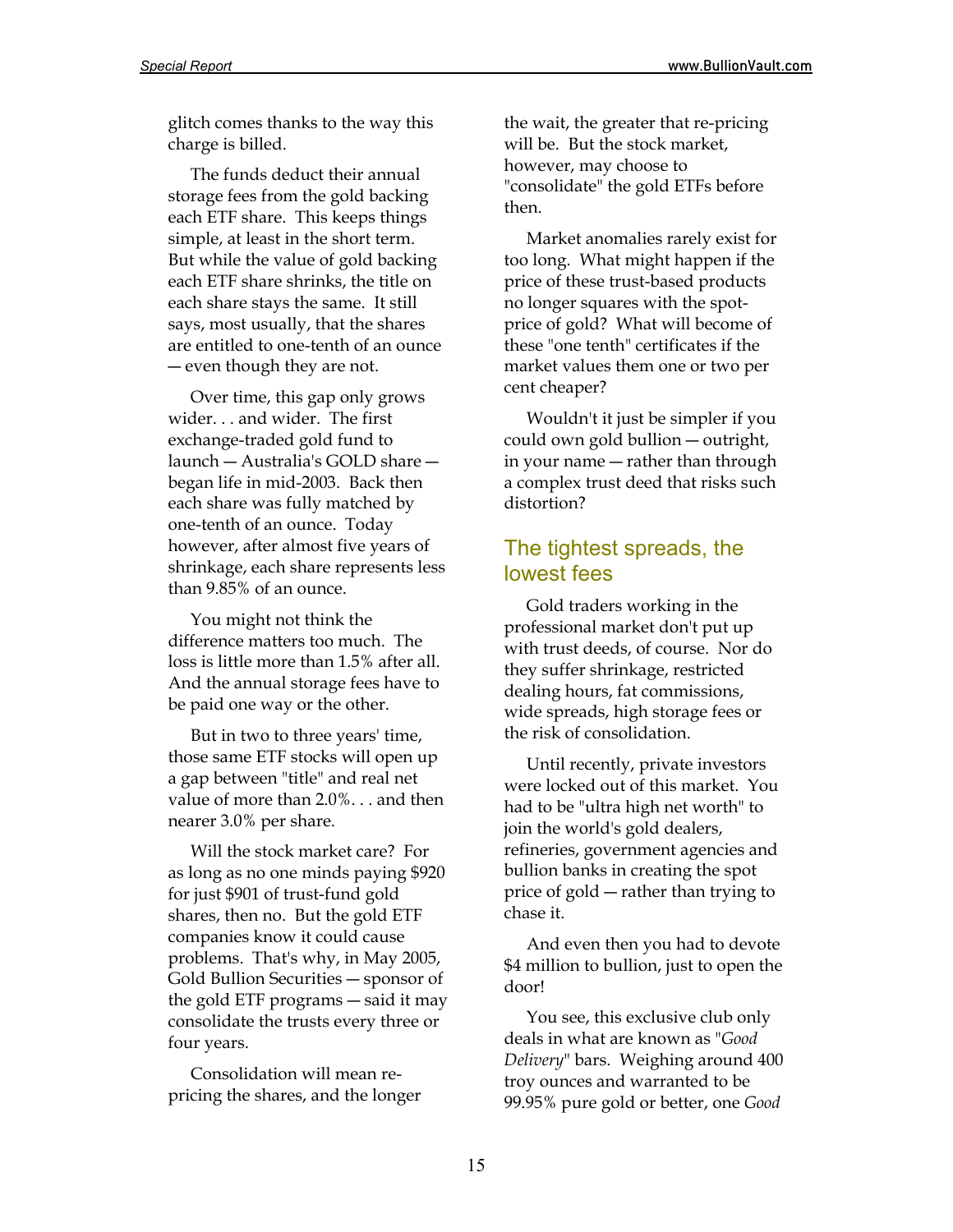*Delivery* bar costs a cool quartermillion Dollars at today's prices.

 If you're not trading these bars, you're locked out of the vault. *Good Delivery* is all the spot market wants. Weight and purity must come without question. That's why professional gold-dealing spreads run so low ― down to just 0.4% and far below.

 *Good Delivery* bars are cast by a small group of specialist refiners, each one approved by the recognized gold-dealing communities in London, New York and Zurich. Kept safe inside market-approved bullion vaults ― and only ever transported by market-approved couriers ― *Good Delivery* bars carry the very highest "integrity".

 The professional market won't let you buy part of a bar. But buying one bar or two still won't open the door! You also need to store your gold in a formally recognized vault ― and professional storage accounts start from 15 bars upwards.

 Taking your gold out of the accredited gold storage system would ruin its *Good Delivery* status ― and loss of integrity is the single biggest cost in private gold ownership. Without *Good Delivery*, you cannot access the best prices: either high dealing costs will push you far away from "spot" or complex credit arrangements such as trust deeds and derivatives contracts will prevent you from owning any metal at all.

 And it's here that BullionVault.com creates a revolution in private gold ownership. Using its simple and straightforward internet site, you can now access the professional market direct ― and you don't need \$4 million to open the vault door. BullionVault simply enables you to own physical gold bullion ― outright, in your name ― at low cost.

### Simple, cost-effective and instant

 You can buy and sell as little as one gram of *Good Delivery* gold, and keep it in officially recognized bullion vaults in London, New York or Zurich Switzerland.

 This is so much simpler than owning shares in a complex trust or investment fund. Buying gold through BullionVault gives you outright ownership of physical metal. The gold belongs to you ― and you alone ― with full legal title.

 It's also cost-effective. Accessing the professional market in this way will reduce your dealing and storage costs by two-thirds or more compared with buying low-integrity gold in the form of coins or small bars.

 Because all trades at BullionVault are settled with *Good Delivery* gold that's already inside the vault, you save money again, as there's no need to pay for shipment. There's also no credit risk; gold buyers can only bid using money that's already in their account ― and all trades are settled instantly by our unique online order board. (The software behind it also runs many stock-market settlement systems for some of Europe's very biggest investment banks.)

 BullionVault never lends gold to third parties or promises it for future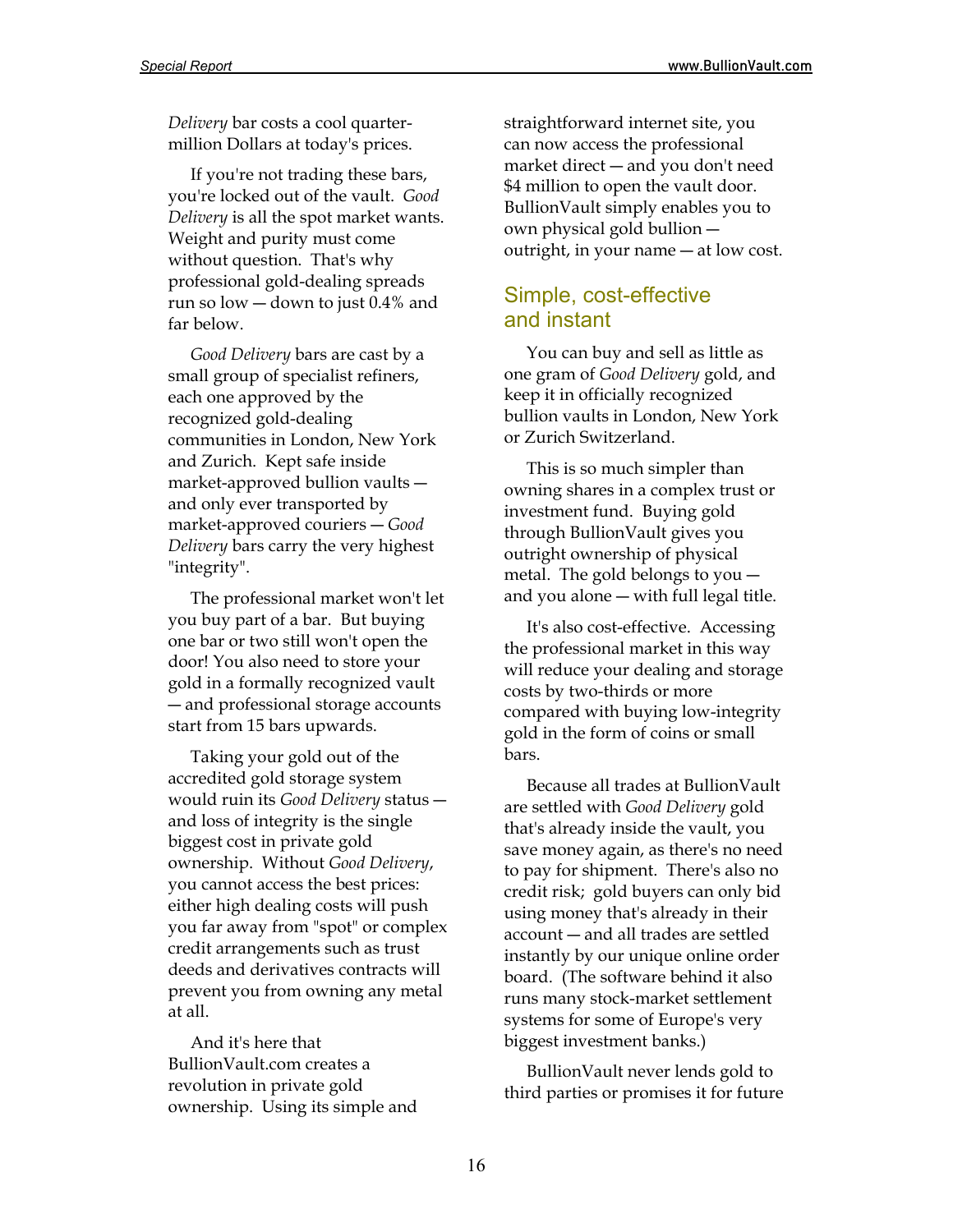delivery. For as long as you own it, your gold remains your outright property. This can add genuine diversification to a portfolio of shares, cash and bonds.

 And since it belongs to you ― outright ― your gold is also independent of the financial performance of BullionVault. Your property is perfectly safe from the fortunes of our vault operator and bank, too. Your gold cannot be sold to repay anyone else's debts. There is no complex trust deed. You simply own physical gold bullion, held in the form a *Good Delivery* bar.

### A breakthrough for private gold ownership

 Launched at the start of 2005, BullionVault now looks after more than \$200 million in gold and cash on behalf of more than 17,000 customers worldwide.

 BullionVault banks with Lloyds TSB, the only British bank rated by Moodys as AAA ― the highest corporate rating they award. BullionVault employs ViaMat, the leading Swiss storage provider, to vault gold bullion on behalf of its clients now totaling more than six tonnes ― a larger store of real gold than most central banks hold today.

 To prove your ownership of *Good Delivery* gold, BullionVault publishes the complete register of all its gold owners on the internet, each and every working day. Your holding appears under a secret nickname that's known only to you, and the entire list reconciles exactly to the gold bars listed by our vault operator. That bar list is also posted

on the BullionVault site for everyone to view as they wish for free.

 No other custody business in the world subjects its records to this continual, daily, public scrutiny. It represents a genuine breakthrough in security and transparency.

 Because your gold carries the very highest integrity, the spread between prices to buy and prices to sell typically runs to just 0.4% ― only one-tenth of the spread you'll pay a gold-coin dealer. Storage charges are also much lower at BullionVault, with full insurance included.

 Starting at \$4 per month, the cost of storing your *Good Delivery* gold in a professional, market-approved vault reduces to 0.24 cents in the Dollar on bullion worth \$20,000 or above. On holdings of \$40,000 or more, it falls to the wholesale rate of 0.12%.

 That's a fraction of safety-deposit fees charged by retail banks, and just one-tenth the fees charged for "allocated storage" by gold certificate programs. BullionVault's storage charge undercuts the annual fees of the gold ETFs by more than two-thirds.

 So how do we make our money? There is a small commission to pay when you buy and sell at BullionVault, starting at 0.8% and quickly reducing to 0.4% and then 0.1% as you add to your investment or trade more frequently.

 You can buy and sell up to 600 ounces live on our order board; anything larger, and we'd advise you call us by phone and arrange a deal direct onto the main London